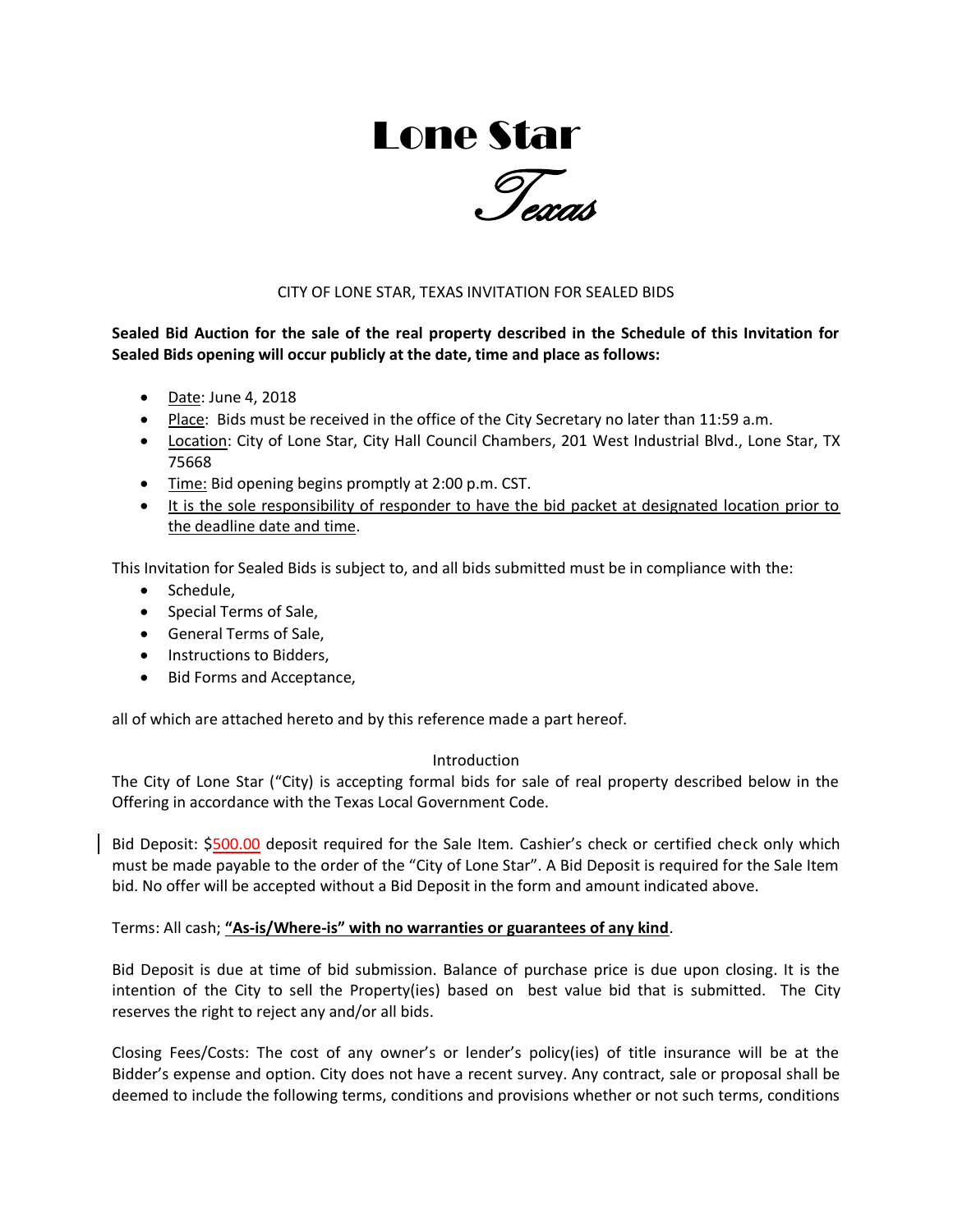and provisions are expressly incorporated therein. If the Bidder objects to any of the following terms, conditions and/or provisions, Bidder must expressly delete the specific terms, provision or condition from its Proposal. The City reserves the right to accept or reject the objections. The Bidder shall pay all costs associated with the purchase and conveyance of the real estate and related improvements and/or property including recordation costs of the deed, title or other expenses incidental to the closing of this transaction and this cost is not to be included in the Bidder's bid response price. Inspection: All Sale properties may be inspected at any time. Due to the restrictions placed on this property, all prospective bidders are encouraged to inspect the property prior to placing a bid. Please refer all questions to Devon Whatley, City Secretary, at (903)656-2311.

Proceeds: The proceeds from this sale shall be paid to the City of Lone Star and shall be paid by the High Bidder in accordance with Instructions to Bidders contained herein.

#### **SCHEDULE**

#### I. The Offering

Property #1: All of that certain lot, tract, or parcel of land being Lot 28, Block 8, Edgemont Subdivision, an addition to the City of Lone Star, situated in the Leander Kidd Survey, A-208, Morris County, Texas, according to the plat of record filed in Volume 1, Page 6, Morris County Plat Records, Morris County, Texas. A lot being approximately 0.203 Acres (8858 sqft). (Minimum Bid \$2,250.00).

Property #2: All of that certain lot, tract, or parcel of land being Lot 29, Block 8, Edgemont Subdivision, an addition to the City of Lone Star, situated in the Leander Kidd Survey, A-208, Morris County, Texas, according to the plat of record filed in Volume 1, Page 6, Morris County Plat Records, Morris County, Texas. A lot being approximately 0.174 Acres (7583 sqft). (Minimum Bid \$2,250.00).

Property #3: All of that certain lot, tract, or parcel of land being Lot 30, Block 8, Edgemont Subdivision, an addition to the City of Lone Star, situated in the Leander Kidd Survey, A-208, Morris County, Texas, according to the plat of record filed in Volume 1, Page 6, Morris County Plat Records, Morris County, Texas. A lot being approximately 0.190 Acres (8294 sqft). (Minimum Bid \$2,250.00).

Property #4: All of that certain lot, tract, or parcel of land being Lot 31, Block 8, Edgemont Subdivision, an addition to the City of Lone Star, situated in the Leander Kidd Survey, A-208, Morris County, Texas, according to the plat of record filed in Volume 1, Page 6, Morris County Plat Records, Morris County, Texas. A lot being approximately 0.197 Acres (8577 sqft). (Minimum Bid \$2,250.00).

Property #5: All of that certain lot, tract, or parcel of land being Lot 32, Block 8, Edgemont Subdivision, an addition to the City of Lone Star, situated in the Leander Kidd Survey, A-208, Morris County, Texas, according to the plat of record filed in Volume 1, Page 6, Morris County Plat Records, Morris County, Texas. A lot being approximately 0.241 Acres (10485 sqft). (Minimum Bid \$2,250.00).

Property #6: All of that certain lot, tract, or parcel of land being Lot 9, Block 14, Edgemont Subdivision, an addition to the City of Lone Star, situated in the Leander Kidd Survey, A-208, Morris County, Texas, according to the plat of record filed in Volume 1, Page 6, Morris County Plat Records, Morris County, Texas. A lot being approximately 0.265 Acres (11550 sqft). (Minimum Bid \$5,000.00).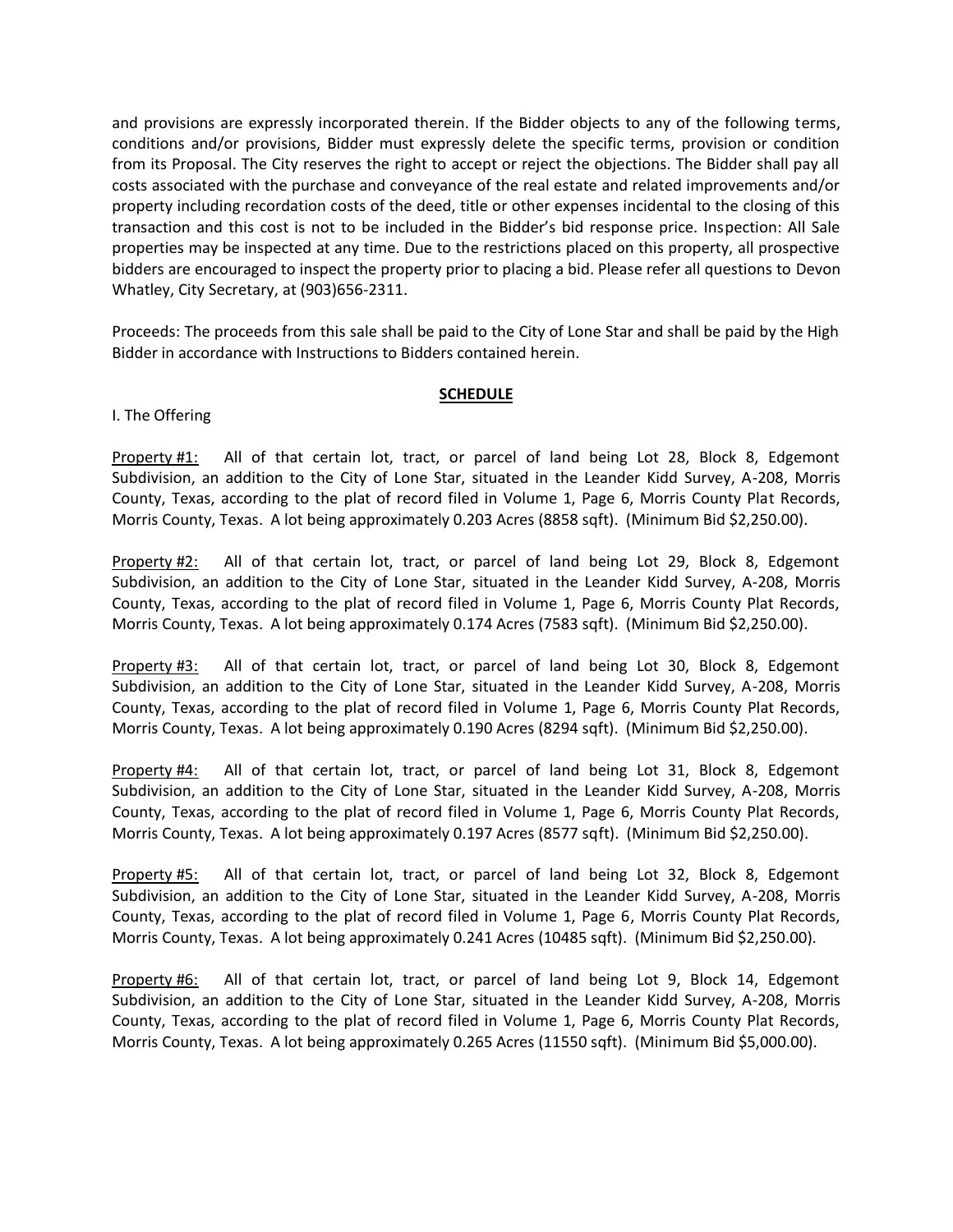Property #7: All of that certain lot, tract, or parcel of land being Lot 10, Block 14, Edgemont Subdivision, an addition to the City of Lone Star, situated in the Leander Kidd Survey, A-208, Morris County, Texas, according to the plat of record filed in Volume 1, Page 6, Morris County Plat Records, Morris County, Texas. A lot being approximately 0.198 Acres (8608 sqft). (Minimum Bid \$5,500.00).

Property #8: All of that certain lot, tract, or parcel of land being Lot 11, Block 14, Edgemont Subdivision, an addition to the City of Lone Star, situated in the Leander Kidd Survey, A-208, Morris County, Texas, according to the plat of record filed in Volume 1, Page 6, Morris County Plat Records, Morris County, Texas. A lot being approximately 0.246 Acres (10700 sqft). (Minimum Bid \$5,500.00).

Property #9: All of that certain lot, tract, or parcel of land being Lot 12, Block 14, Edgemont Subdivision, an addition to the City of Lone Star, situated in the Leander Kidd Survey, A-208, Morris County, Texas, according to the plat of record filed in Volume 1, Page 6, Morris County Plat Records, Morris County, Texas. A lot being approximately 0.240 Acres (10436 sqft). (Minimum Bid \$6,000.00).

Property #10: All of that certain lot, tract, or parcel of land being Lot 1, Block 15, Edgemont Subdivision, an addition to the City of Lone Star, situated in the Leander Kidd Survey, A-208, Morris County, Texas, according to the plat of record filed in Volume 1, Page 6, Morris County Plat Records, Morris County, Texas. A lot being approximately 0.266 Acres (11578 sqft). (Minimum Bid \$5,500.00).

Property #11: All of that certain lot, tract, or parcel of land being Lot 2, Block 15, Edgemont Subdivision, an addition to the City of Lone Star, situated in the Leander Kidd Survey, A-208, Morris County, Texas, according to the plat of record filed in Volume 1, Page 6, Morris County Plat Records, Morris County, Texas. A lot being approximately 0.179 Acres (7800 sqft). (Minimum Bid \$5,500.00).

Property #12: All of that certain lot, tract, or parcel of land being Lot 3, Block 15, Edgemont Subdivision, an addition to the City of Lone Star, situated in the Leander Kidd Survey, A-208, Morris County, Texas, according to the plat of record filed in Volume 1, Page 6, Morris County Plat Records, Morris County, Texas. A lot being approximately 0.179 Acres (7800 sqft) (Minimum Bid \$6,000.00).

Property #13: All of that certain lot, tract, or parcel of land being Lot 4, Block 15, Edgemont Subdivision, an addition to the City of Lone Star, situated in the Leander Kidd Survey, A-208, Morris County, Texas, according to the plat of record filed in Volume 1, Page 6, Morris County Plat Records, Morris County, Texas. A lot being approximately 0.179 Acres (7800 sqft). (Minimum Bid \$6,000.00).

Property #14: All of that certain lot, tract, or parcel of land being Lot 2, Block 16, Edgemont Subdivision, an addition to the City of Lone Star, situated in the Leander Kidd Survey, A-208, Morris County, Texas, according to the plat of record filed in Volume 1, Page 6, Morris County Plat Records, Morris County, Texas. A lot being approximately 0.189 Acres (8250 sqft). (Minimum Bid \$4,500.00).

Property #15: All of that certain lot, tract, or parcel of land being Lot 3, Block 16, Edgemont Subdivision, an addition to the City of Lone Star, situated in the Leander Kidd Survey, A-208, Morris County, Texas, according to the plat of record filed in Volume 1, Page 6, Morris County Plat Records, Morris County, Texas. A lot being approximately 0.220 Acres (9600 sqft). (Minimum Bid \$4,500.00).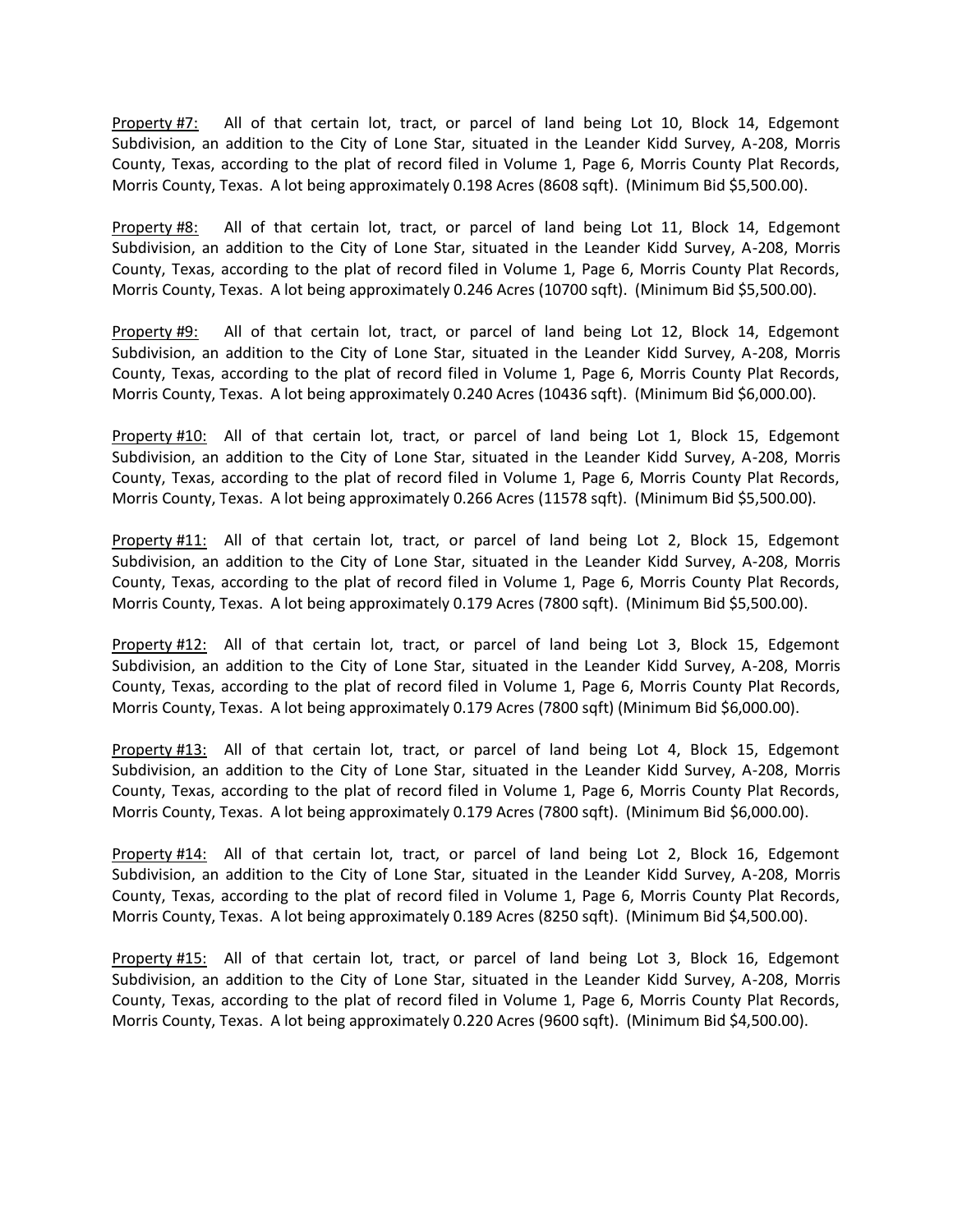Property #16: All of that certain lot, tract, or parcel of land being Lot 11, Block 17, Edgemont Subdivision, an addition to the City of Lone Star, situated in the Leander Kidd Survey, A-208, Morris County, Texas, according to the plat of record filed in Volume 1, Page 6, Morris County Plat Records, Morris County, Texas. A lot being approximately 0.179 Acres (7800 sqft). (Minimum Bid \$4,000.00).

Property #17: All of that certain lot, tract, or parcel of land being Lot 12, Block 17, Edgemont Subdivision, an addition to the City of Lone Star, situated in the Leander Kidd Survey, A-208, Morris County, Texas, according to the plat of record filed in Volume 1, Page 6, Morris County Plat Records, Morris County, Texas. A lot being approximately 0.179 Acres (7800 sqft). (Minimum Bid \$5,000.00).

See attached Exhibit A map.

II. Access: Access to parcels is by existing right-of-way.

III. Utilities: Utility services are available in the general vicinity and property is in the Lone Star City Limits.

IV. Zoning: The subject parcels are is currently zoned single-family residential.

V. Inspection for Health and Building Codes: **CITY will not conduct or fund the following services**: (1) land survey, (2) testing or pumping septic leach field system, (3) testing, pumping or removal of underground fuel storage tanks, (4) termite inspection, (5) testing for asbestos, (6) testing for lead based paint, (7) title insurance, (8) domestic water quality test and (9) appraisal. If purchaser desires these services, they are to be acquired at the purchaser's expense.

# **SPECIAL TERMS OF SALE**

1. Bid Deposit-Terms Bids to purchase must be on a cash basis only. NO CREDIT TERMS ARE AVAILABLE. We have no information on the availability of private financing or on the suitability of this property for financing. A bid deposit of \$500.00 is required for each parcel. Only cashier's checks or certified checks will be accepted. A BID DEPOSIT MUST ACCOMPANY EACH AND EVERY BID SALE ITEM PURCHASED.

The Pay to the Order of should be made out to: "City of Lone Star." The full balance of the purchase price is payable upon closing. **All bidders offer and agree that their bid is a continuing bid for a period of Ninety (90) calendar days after the date of auction to purchase the described property for the bid price entered into the Offer to Purchase received from the bidder by the City of Lone Star**. The bidder shall be prepared to close within 30 days following the City of Lone Star's bid acceptance.

# 2. Bid Price

City of Lone Star seeks to obtain fair market value for the property and reserves the right to reject any and all bids. The appraisal report is not available.

3. Prospective Purchasers Agreement Bidder's offers are contingent upon City of Lone Star and the Bidder having entered into a prospective Purchaser Agreement (PPA) on or before the date of closing. This contingency may be omitted at the option of the Offeror. ALL BIDS ARE TO BE RETURNED WITH PURCHASE AGREEMENT COMPLETED AND SIGNED.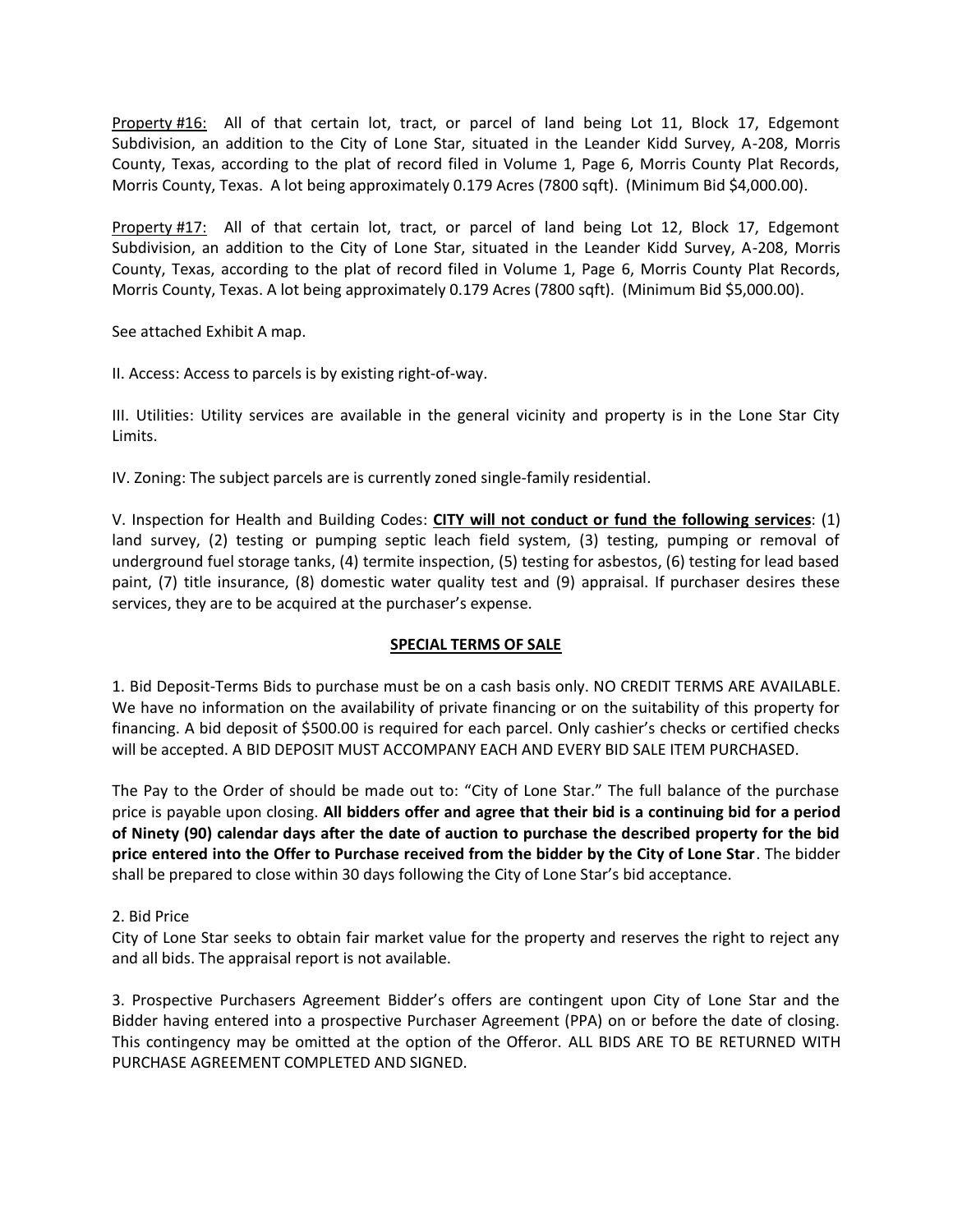## **GENERAL TERMS OF SALE**

## 1. TERMS – "INVITATION FOR SEALED BIDS."

The term "Invitation for Sealed Bids" as used herein refers to the foregoing Invitation for Sealed Bids, and its schedule; the Instructions to Bidders; the general terms of sale set forth herein; and the provisions of the Special 3 Terms of Sale, and Bid Form all as may be modified and supplemented by any addenda that may be issued prior to the time fixed in the Invitation for Sealed Bids for the opening of bids or conduction of a public auction.

2. DESCRIPTIONS IN INVITATION FOR SEALED BIDS. The description of the property set forth in the Invitation for Sealed Bids and any other Information provided therein with respect to said property are based on information available to the City and are believed to be correct, but any error or omission, including but not limited to the omission of any information available to the agency having custody over the property and/or any other state agency, shall not constitute grounds or reason for nonperformance of the contract of sale, or claim by purchaser for allowance, refund, or deduction from the purchase price.

3. INSPECTION Bidders are invited, urged, and cautioned to inspect the property to be sold prior to submitting a bid. The failure of any bidder to inspect, or to be fully informed as to the condition of all or any portion of the property offered, will not constitute grounds for any claim or demand for adjustment or withdrawal of a bid after the bid opening or auction.

4. CONDITION OF PROPERTY. **The property is offered for sale and will be sold "As Is" and "Where Is" without representation, warranty, or guaranty as to quantity, quality, title, character, condition, size, or kind, or that the same is in condition or fit to be used for the purpose for which intended, and no claim for any allowance or deduction upon such grounds will be considered after the bid opening or conclusion of an auction.**

5. ZONING/USE. Verification of the present zoning and determination of permitted uses there under, along with compliance of the property for present or proposed future use, shall be the responsibility of the bidder and the City of Lone Star makes no representation in regards thereto. The City of Lone Star does not guarantee that any zoning information is necessarily accurate or will remain unchanged. Any inaccuracies or changes in the zoning information shall not be cause for adjustment or rescission of any contract resulting from this Invitation for Sealed Bids or Sales Agreement.

If successful Bidder seeks, another use not compatible with current zoning, successful Bidder must comply with City's zoning process and any zoning amendment shall be at the sole discretion of the City Council.

6. CONTINUING OFFERS. Each bid received shall be deemed a continuing offer after the date of bid opening or auction for 90 calendar days, unless the bid is accepted or rejected by the City of Lone Star before the expiration of the 90 calendar days. If the City of Lone Star desires to accept any bid after the expiration of the 90 calendar days, the consent of the bidder shall be obtained prior to such expiration.

7. POSSESSION. The successful bidder agrees to assume possession of the property as of the date of conveyance.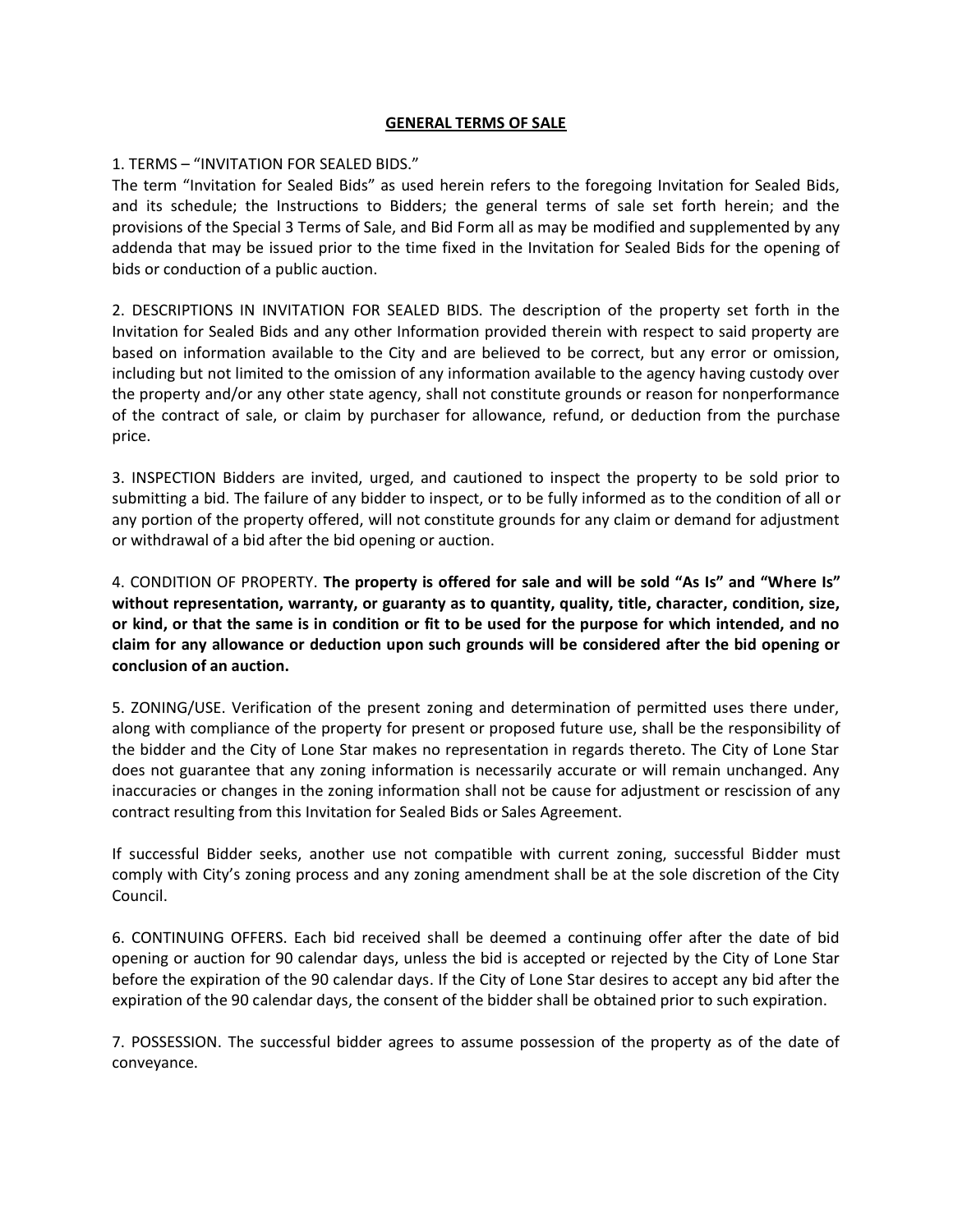8. REVOCATION OF BID AND DEFAULT. In the event of revocation of a bid after the opening of bids or conducting of an auction but prior to acceptance, or in the event of revocation of a bid after notice of acceptance, or in the event of any default by the successful bidder in the performance of the contract of sale created by such acceptance, or in the event of failure by the successful bidder to consummate the transaction, **the deposit, together with any payments subsequently made on account, may be forfeited at the option of the City of Lone Star, in which event the bidder shall be relieved from further liability, or without forfeiting the said deposit and payments**, the City of Lone Star may avail itself of any legal or equitable rights which it may have under the bid or contract of sale.

9. CITY OF LONE STAR LIABILITY If this Invitation for Sealed Bids is accepted by the City of Lone Star and: (1) The City fails for any reason to perform its obligations as set forth herein; or (2) Title does not transfer or vest in the Purchaser for any reason although Purchaser is ready, willing, and able to close, the City shall promptly refund to Purchaser all amounts of money Purchaser has paid without interest **whereupon the City shall have no further liability to Purchaser**. Further, the City may rescind its approval at any time subsequent to acceptance and approval and prior to conveyance, if it is reasonably determined by the City that such action is justified in the light of the circumstances then prevailing. Any rescission, pursuant to this paragraph will be without liability on the part of the City other than to return the earnest money deposit, if any, without interest.

10. TITLE EVIDENCE. Any title evidence desired by the successful bidder will be procured by the successful bidder at the sole cost and expense of the successful bidder. The City of Lone Star will, however, cooperate with the successful bidder or his authorized agent in this connection, and will permit examination and inspection of such deeds, abstracts, affidavits of title, or other documents relating to the title of the premises and property involved, as it may have available. It is understood that the City of Lone Star will not be obligated to pay for any expense incurred in connection with title matters or survey of the property.

11. TITLE. If a bid for the purchase of the property is accepted, the City's interest will be conveyed by a **quitclaim deed or deed without warranty** and/or, where appropriate, a bill of sale in conformity with local law and practice.

12. TENDER OF PAYMENT AND DELIVERY OF INSTRUMENT OF CONVEYANCE. The City of Lone Star shall set a sale closing date, said date to be no later than 30 calendar days after acceptance of the bid. On the closing date, the successful bidder shall tender to the City of Lone Star the balance of the purchase price. Only cashier's check, certified check, or money order will be accepted and must be payable to the City of Lone Star. Upon such tender being made by the successful bidder, the City, after recordation, shall deliver to the successful bidder the instrument, or instruments, of conveyance. The City of Lone Star reserves the right to extend the closing date for a reasonable amount of time for purposes of preparing necessary conveyance documents.

13. DELAYED CLOSING. The successful bidder shall pay interest on the outstanding balance of the purchase price if the closing of the sale is delayed, and the delay is caused, directly or indirectly, by the successful bidder's action and not by any action on the part of the City of Lone Star. The interest rate shall be computed based on the yield of 10-year United States Treasury maturities as reported by the Federal Reserve Board in "Federal Reserve Statistical Release H.15" plus 1-1/2% rounded to the nearest one-eighth percent (1/8%) as of the date of bid acceptance. The City of Lone Star reserves the right to refuse a request for extension of closing.